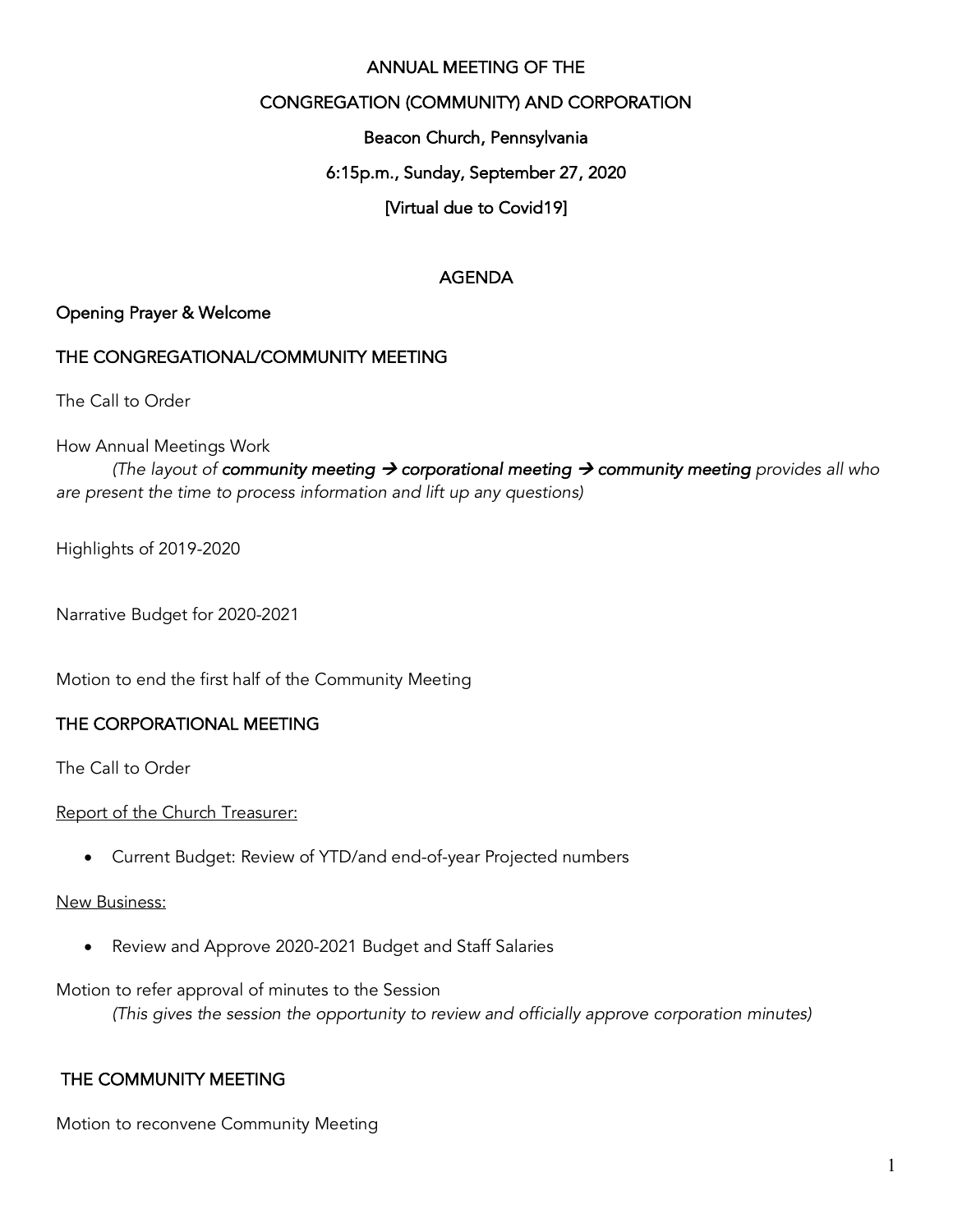Motion to adopt the actions of Corporation Meeting

# New Business:

Motion to refer approval of Community minutes to the Session

*(This gives the session the opportunity to review and officially approve community minutes)*

Good of the Order

Motion to Adjourn

Closing Prayer & Blessing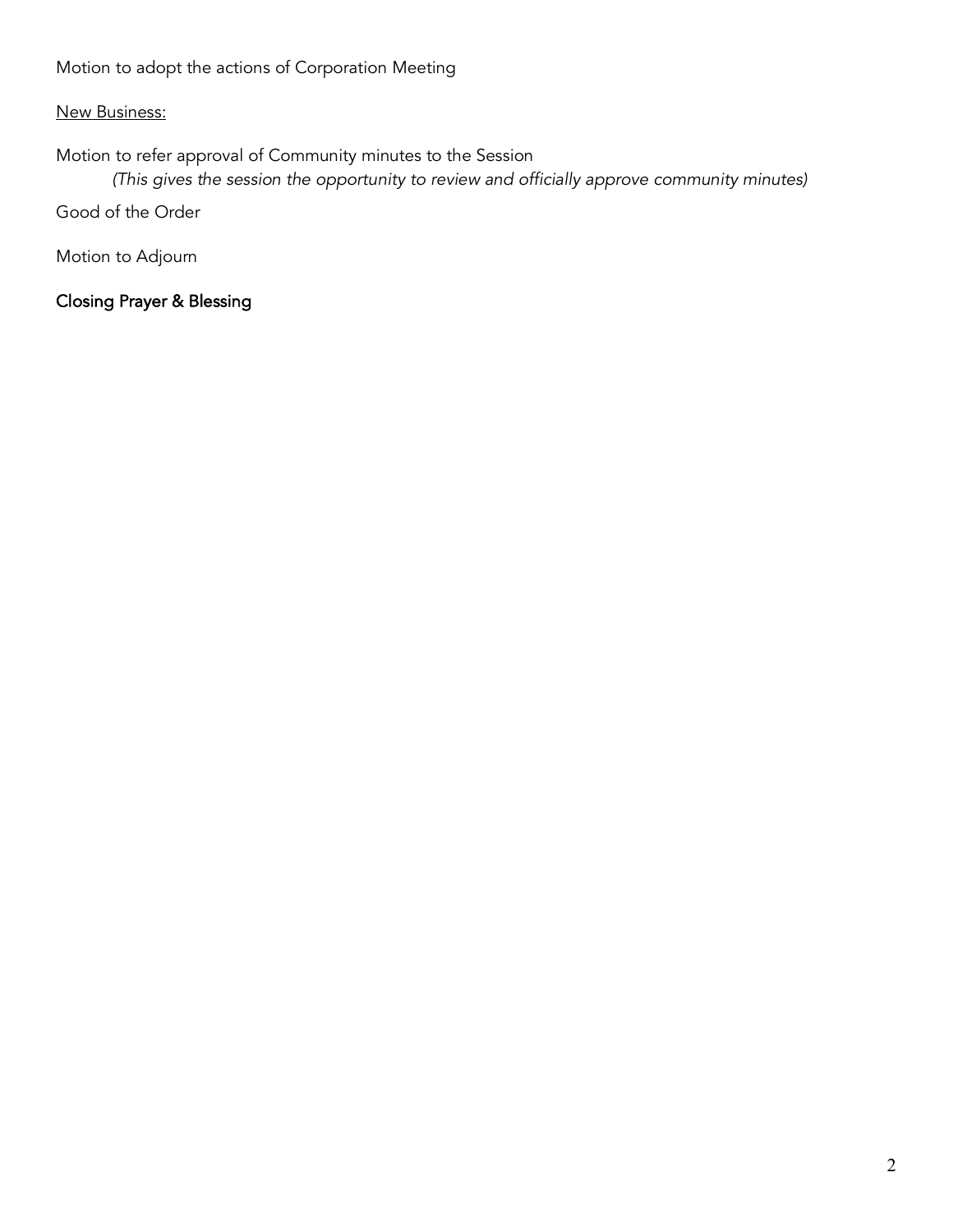

# **Beacon by the Numbers**

- 77 Pumpkins painted by families at our annual Pumpkin-Painting workshop
- 29 Virtual worship gatherings since March 2020
- 35 | Masks decorated at our annual Mardi Gras masks art workshop
- 41 Gingerbread Houses completed during our 9th annual holiday event





*Looking Ahead to 2020-2021:* As we look toward this next season of the Beacon adventure, there are more unknowns than usual. We plan to faithfully respond to whatever comes, adapting as needed, caring for our neighbors, and grounding ourselves in gratitude to God and in faith. Whatever 2021 brings, we are committed to helping people grow closer to God and to one another, through worship, art-making, sharing our prayers and stories, and offering our building and yard as a community gathering space.

# **Highlights**

*Growing* our faith by gathering to worship, exploring Scripture, and studying foundational theological beliefs and lesser known biblical texts together.

*Building* community at monthly family art events, including pumpkin-painting, gingerbread houses, mask-making, & gardening

*Adapting* worship to protect our most vulnerable neighbors in the face of the Covid19 pandemic

*Staying Connected* through midweek prayer, sharing prayer requests during worship, virtual storytime, sunday school, Lunch & Lectio, and other small groups

*Welcoming* a new elder to session: Jerod Hugghins

*Gathering* safely in the yard for outdoor worship and "Bring Your Own" communion

*Celebrating* God's love for our LGBTQ+ siblings on Pride Sunday

*Receiving* a generous Covid19 Emergency Funding Grant from the Presbytery of Philadelphia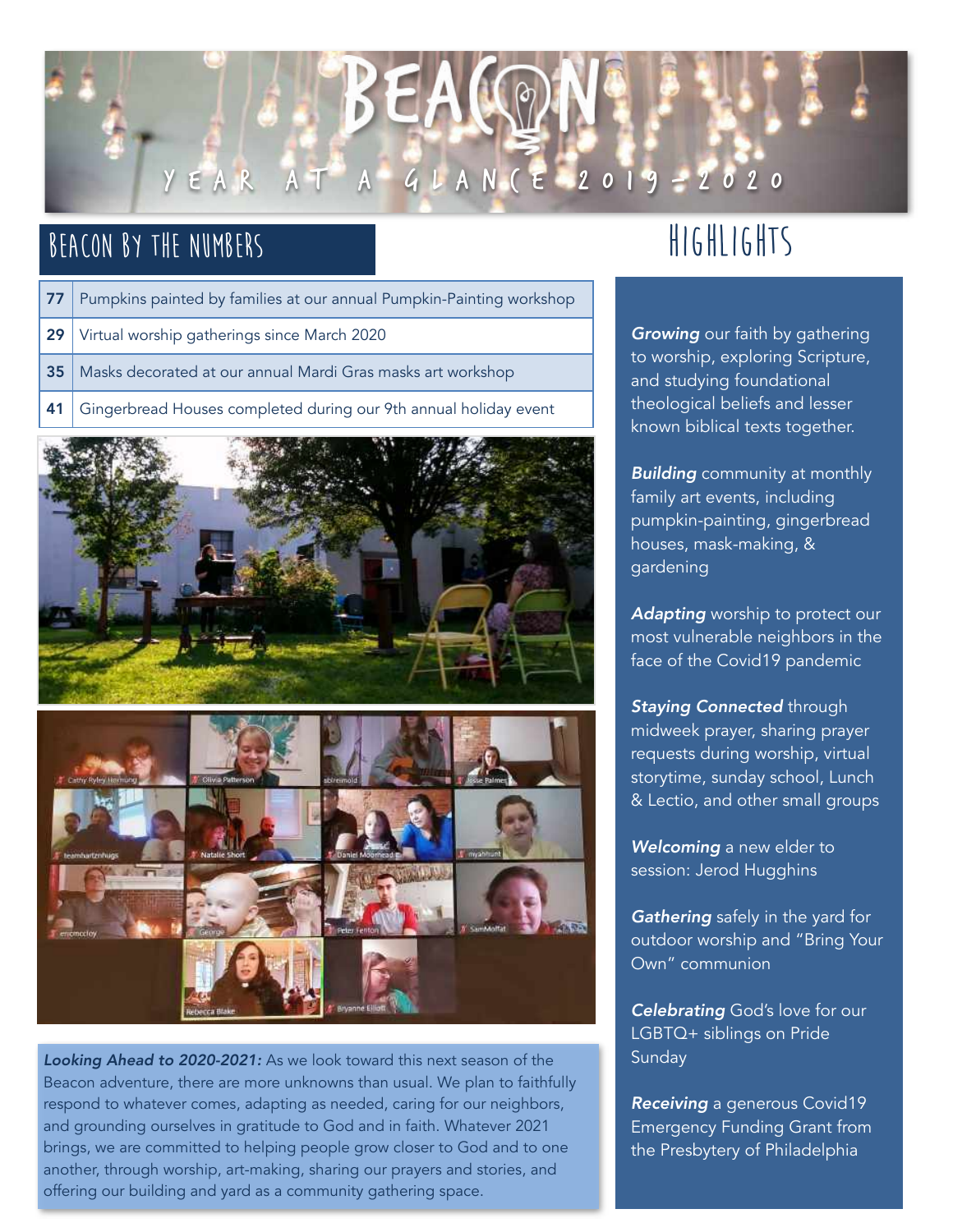# **Beacon's budget 2020-2021**

| <b>EXPECTED INCOME</b>            |          |
|-----------------------------------|----------|
| Offering Plate & Online Donations | \$22,000 |
| Church Partnerships               | \$25,000 |
| Annual Appeal                     | \$1,000  |
| Secular & Presbytery Grants       | \$7,000  |
| Rental Income                     | \$500    |
| Previous Year Funds               | \$10,000 |
| <b>TOTAL INCOME</b>               | \$65,500 |

#### EXPECTED INCOME



EXPECTED EXPENSES

| <b>EXPECTED EXPENSES</b>                          |          |
|---------------------------------------------------|----------|
| Building Expenses (rent, repairs as needed)       | \$7,500  |
| Infrastructure Costs (internet, insurance, PR)    | \$9,875  |
| Supplies (program, office, food & beverage)       | \$3,450  |
| <b>Mission Giving</b>                             | \$875    |
| Pastoral Care Discretionary Funds                 | \$100    |
| Staff Expenses (salary, continuing ed, insurance) | \$41,925 |
| Family Leave Staff Support                        | \$0      |
| <b>TOTAL EXPENSES</b>                             | \$63,725 |

| 66% |  | 5%<br>1% | $\qquad \qquad \blacksquare$<br>$\Box$ | Infrastructure Costs<br>Supplies<br><b>Mission Giving</b><br>15% Pastoral Care Discretionary Funds<br><b>Staff Expenses</b> |
|-----|--|----------|----------------------------------------|-----------------------------------------------------------------------------------------------------------------------------|
|     |  | 0%       |                                        |                                                                                                                             |

12% **Building Expenses** 

# POTENTIAL OVERFLOW

Income minus expenses  $$1,775$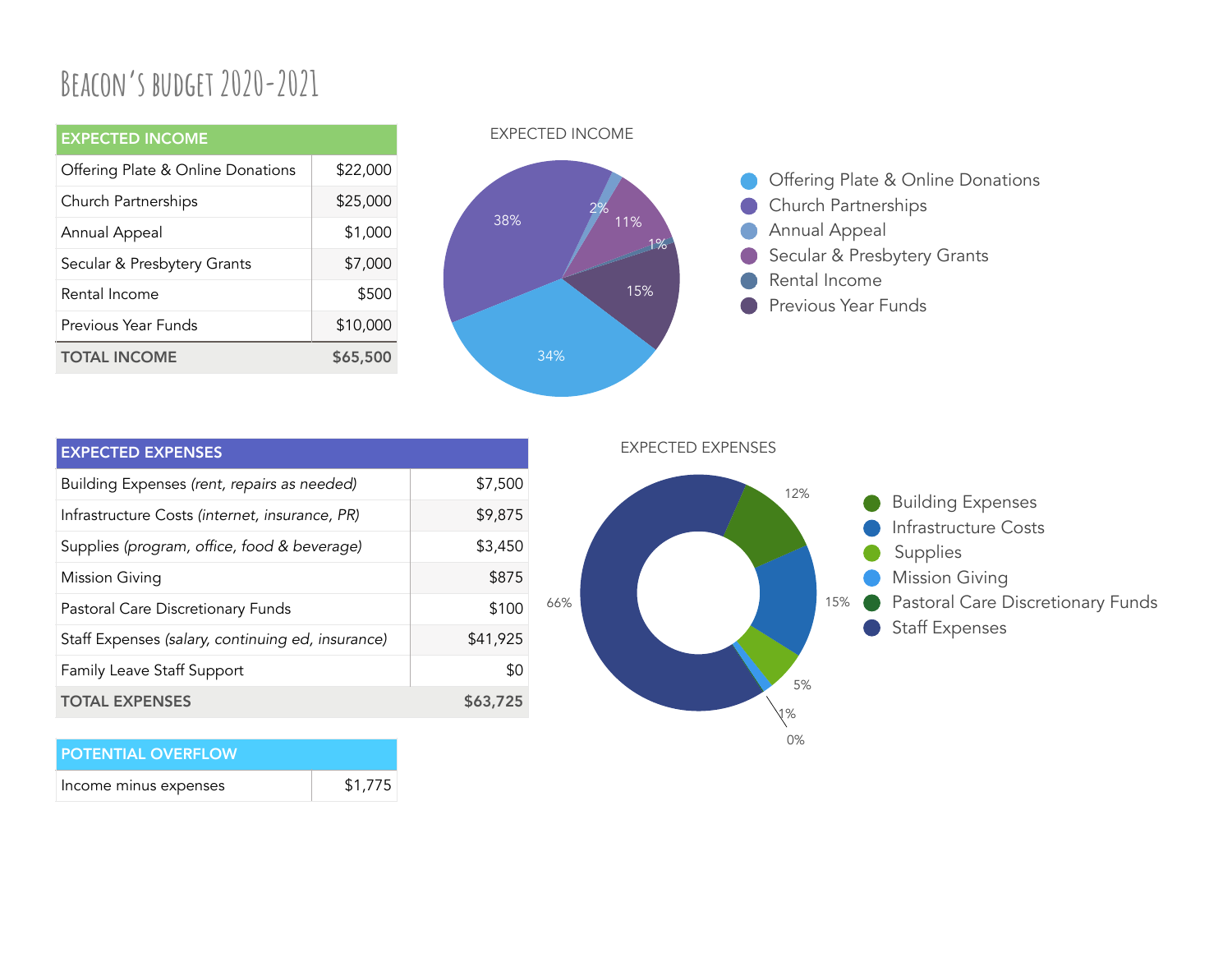### A Narrative Budget for Beacon's Program Year 2020-2021

Our overall mission is to strengthen our local community, its neighbors and children, through art, storytelling, and faith. Our core values are Conversation, Collaboration, Adventure, Creativity, and being Locally-focused. We envision a Kensington community in which neighbors are known and cared for by each other; concrete needs are met and social fabric is strengthened; and community members are invited and empowered to cultivate a relationship with God and others through worship and service as well as participate in God's work for justice in the world.

This budget achieves our mission as expressed in three categories:

- *1. Worship & Faith Formation*
- *2. Hospitality & Community Growth*
- *3. Civic Engagement*

#### Worship and Faith Formation

# Our mission: to provide life-changing worship every week of the year and nurture children and adults in their spiritual development. ~70% of budget

The first half of this past fiscal year (Oct 2019-Mar 2020) brought some challenges as we onboarded a new pastoral resident and student pastor and shortly after Pastor Rebecca went on parental leave November-January. Shortly after returning, the pastoral resident resigned due to needing to care for unwell family members. While the form and content of worship as well as various Christian education offerings seemed to still be lifegiving, the lack of continuity was correlated with a dip in attendance and involvement.

The second half of this past fiscal year (Mar 2020-Sept 2020) brought with it the global Covid19 pandemic which has affected everyone in some way. Out of an abundance of caution and as a way of prioritizing the care of those who are especially vulnerable to the virus, worship pivoted from in-person worship to completely virtual from March 15-August 30, 25 Sundays in a row. We gathered for a brief inperson outdoor service on September 6, 2020, and plan to do another on October 4, while planning to stay virtual until we know more about the virus and when scientists say it is safe to gather inside again.

Given the collective trauma of enduring a global pandemic, worship content and form shifted to be simplified and there have understandably been some dips in attendance and involvement. But we have also welcomed new folx to worship, as well as some people who used to be members but moved; they have been excited to reconnect virtually. Over time, involvement, attendance, and giving have evened out a bit and remained fairly steady over the summer.

Student Pastor Olivia has led a number of lifegiving faith formation groups, studying the women in the lineage of Jesus, the Book of Confessions, the Psalms, and the minor prophets. We also began offering Sunday school over the summer which has been a fun way for our kiddos to stay connected. Also since March we began a midweek check in and prayer time on Wednesday nights which has proved to be encouraging to those who attend. From mid-March through July Pastor Rebecca offered a regular virtual storytime for kiddos; after a break in August, chose not to continue, given the diversity of schooling situations for our kiddos.

This funding includes:

- *A percentage of staffing expenses* (pastor's salary and insurance; and pastoral resident salary)
- *Worship music stipends and worship supplies and a percentage of office and building supplies* (communion bread, food for community dinners, children's books, art supplies, and paper towels)
- *A percentage of infrastructure costs* (rent, program insurance, printing and postage, advertising, and financial review)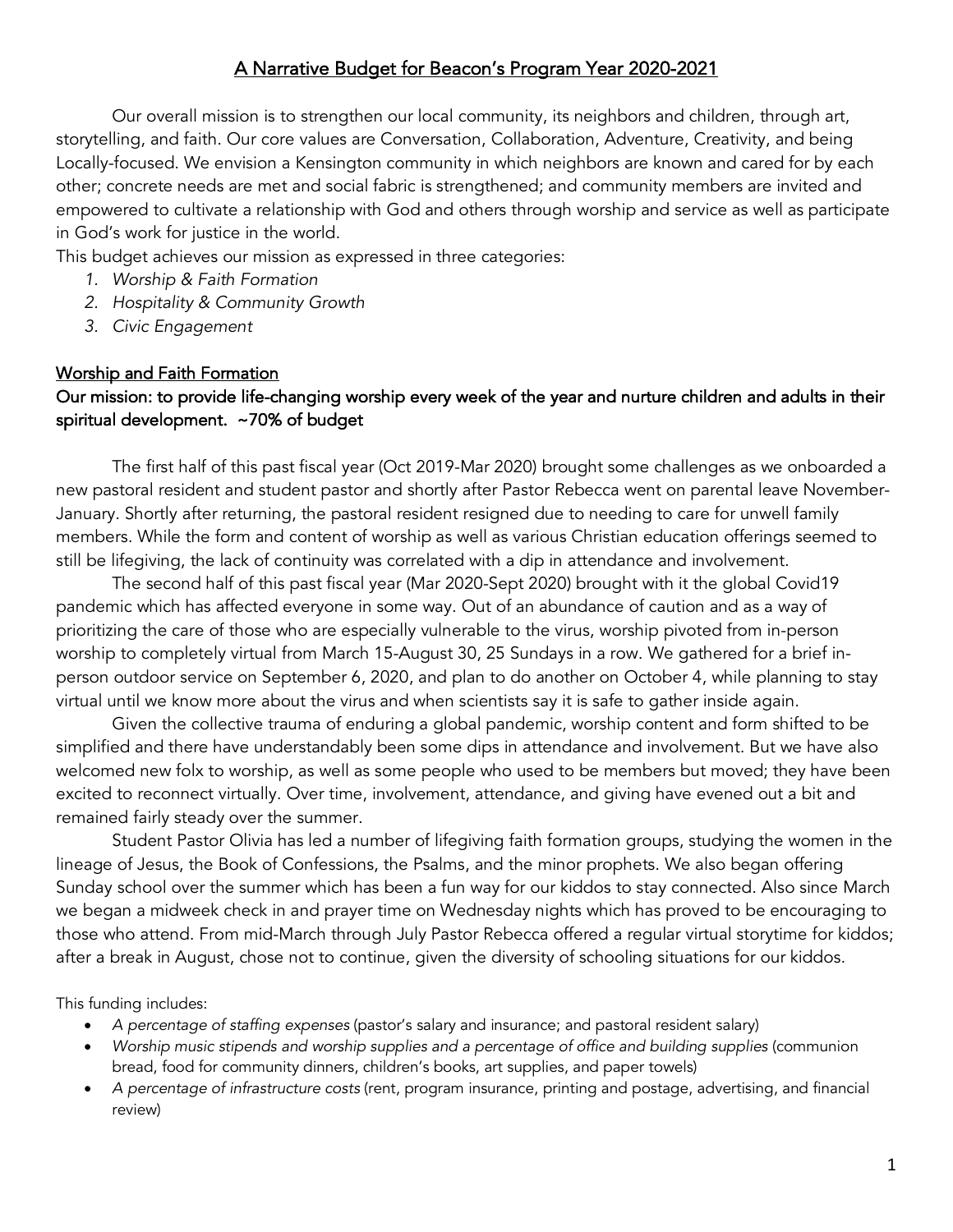# Hospitality and Community Growth:

# Our mission: to be a hospitable gathering place of our neighbors, especially those who are not church members. ~26% of budget

This portion of our ministry has drastically changed due to Covid19. October-March we hosted three family art workshops (pumpkin painting, gingerbread houses, and mardi gras masks) which fulfilled the mission of hospitality and community building.

We decided not to host summer open yard programming due to Covid19 precautions. Playology LLC stopped operating in mid-March and eventually closed, so we lost that rental income we were expecting.

We did our best to maintain the yard and garden beds so the yard would still be a beautiful part of the block. Several neighbors have expressed interest in participating in gardening work, and we are discerning how best to do that.

This funding includes:

- *A percentage of staffing expenses* (pastor's salary and insurance, and pastoral resident stipend)
- *A percentage of program, office, and building supplies* (food for meals, art supplies, printer toner, paper towels, etc.)
- *A percentage of infrastructure costs* (rent, program insurance, printing and postage, advertising, and financial review)

# Civic Engagement:

### Our mission: to embody Jesus' love outside of Beacon's walls and do the work of justice that Jesus calls us to. ~4% of budget

This category of funding includes our gifts of time and finances to other community organizations, as well as our support of the Presbyterian Church USA's mission initiatives both locally and nationally. Time invested in other community organizations' efforts include volunteering with ORCA/FNA/EKNA/Hackett on neighborhood clean-up days, volunteering with Standing Up for Racial Justice, ORCA meetings, and more. Financial gifts are still being determined by the session and we'll update you about those as soon as possible. In the past we have supported the New Kensington Community Development Corporation, Penn Home (local assisted living benefitting some of our more vulnerable, elderly neighbors), the library at Hackett Elementary, and the mission initiatives of the Presbytery of Philadelphia. Typically our mission giving is calculated by combining income from worship offering and income from individual donor gifts and giving 6% of that total. It is still our goal to work toward giving 10% of worship and individual giving, but this year the percentage is closer to 4% because of various financial limitations.

This funding includes:

- *A percentage of staffing expenses* (pastor's salary and insurance, and pastoral resident salary)
- *Direct financial gifts to support other organizations* (NKCDC, Penn Home, Hackett, and Presbytery)
- *A percentage of program and office supplies* (books, paper, pencils, cardstock, printer toner, etc.)
- *A percentage of infrastructure costs* (rent, program insurance, printing and postage, advertising, and financial review)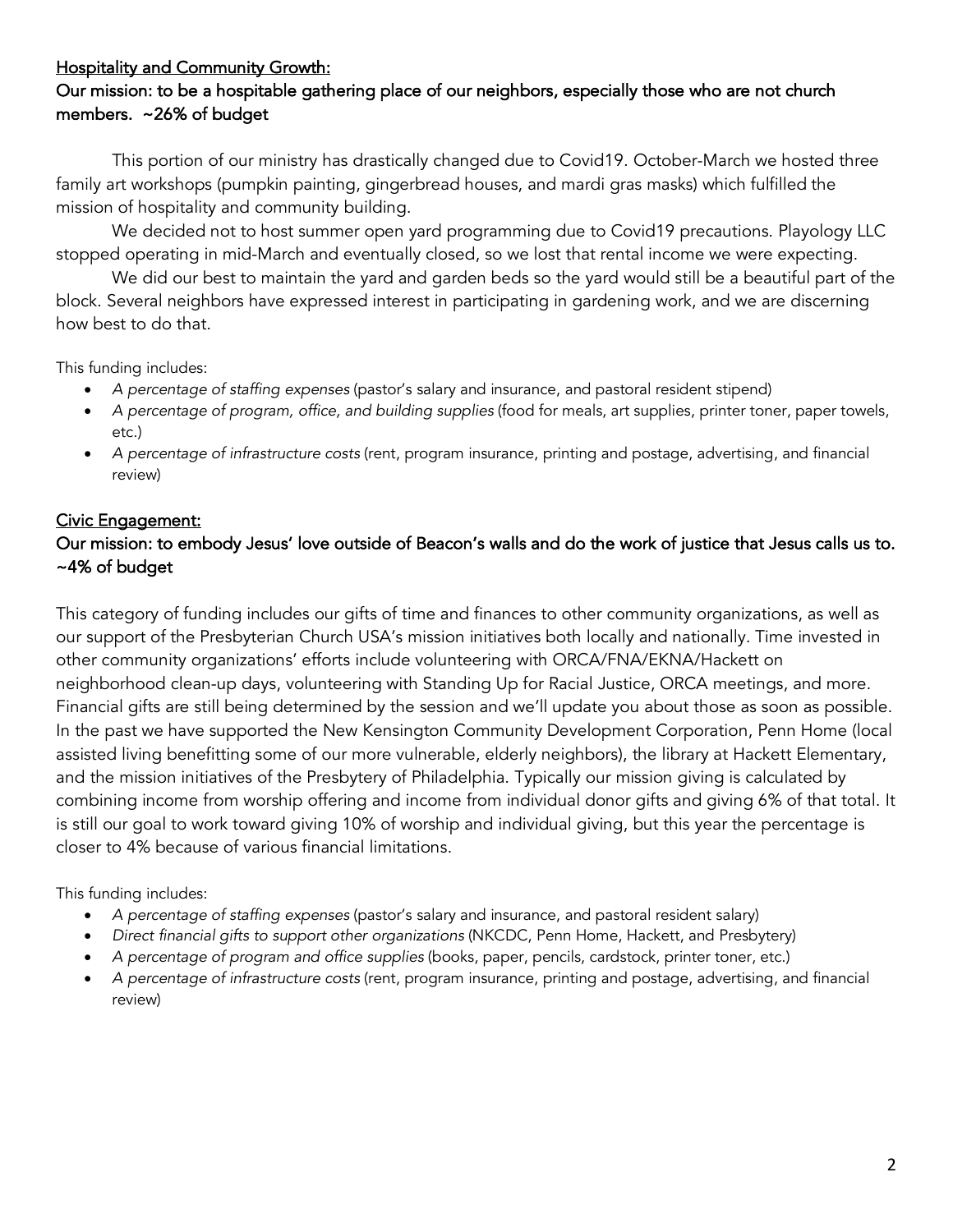| Beacon Budget 2020-2021                                           |                                |  |  |  |  |
|-------------------------------------------------------------------|--------------------------------|--|--|--|--|
|                                                                   |                                |  |  |  |  |
| Congregation/Organization (Projected)                             |                                |  |  |  |  |
| Offering - Worship                                                | 2,000                          |  |  |  |  |
| Individual - nonspecified                                         | 20,000                         |  |  |  |  |
| <b>Church Partnerships</b>                                        | 25,000                         |  |  |  |  |
| Annual Appeal                                                     | 1,000                          |  |  |  |  |
| Other Funds Received in Previous Fiscal Year                      | 10,000                         |  |  |  |  |
|                                                                   |                                |  |  |  |  |
| Other Funds Likely to be Received                                 |                                |  |  |  |  |
| Penn Treaty Special Services District (PTSSD) rolling             | 2,000                          |  |  |  |  |
| Great Ends Grants (Leadership--Coaching; Care/Compassion--Garden) | 5,000                          |  |  |  |  |
| Rental Income                                                     | 500                            |  |  |  |  |
| <b>Total Likely Income</b>                                        | 65,500                         |  |  |  |  |
|                                                                   |                                |  |  |  |  |
|                                                                   |                                |  |  |  |  |
| Expenses:                                                         |                                |  |  |  |  |
| Cleaning - Building Supplies                                      | \$100                          |  |  |  |  |
| Communications (Postage, Printing)                                | \$50                           |  |  |  |  |
| Communications (Telephone/Internet)                               | \$2,000                        |  |  |  |  |
| Food/Beverage - Hospitality (Food, etc)                           | \$100                          |  |  |  |  |
| Maintenance & Repairs - General Building Upkeep                   | \$200                          |  |  |  |  |
| Meeting Hospitality                                               | \$0                            |  |  |  |  |
| Merchant Fees (Paypal)                                            | \$600                          |  |  |  |  |
| <b>Mission Giving</b>                                             | \$875                          |  |  |  |  |
| <b>Office Supplies</b>                                            | \$100                          |  |  |  |  |
| Pastoral Care Fund                                                | \$0                            |  |  |  |  |
| Presbytery Affiliation Costs (Per Capita Estimate)                | \$750                          |  |  |  |  |
| Professional Fees (Annual Review and Monthly Bookkeeper Fees)     |                                |  |  |  |  |
| Program Insurance                                                 | $\overline{$}1,000$<br>\$4,300 |  |  |  |  |
| Program Supplies                                                  |                                |  |  |  |  |
| Program Supplies - Child Abuse Clearance Fees                     |                                |  |  |  |  |
| Promotional Fees/Advertising                                      |                                |  |  |  |  |
| Rent                                                              | \$0<br>\$7,200                 |  |  |  |  |
| Session Discretionary Fund                                        | \$100                          |  |  |  |  |
| Vision Coaching (Great Ends)                                      | \$1,000                        |  |  |  |  |
| <b>Worship Supplies</b>                                           | \$250                          |  |  |  |  |
| Worship/Honoraria - music                                         | \$8,800                        |  |  |  |  |
| Zoom Account Pro                                                  | \$150                          |  |  |  |  |
|                                                                   |                                |  |  |  |  |
| <b>Staff Expenses:</b>                                            |                                |  |  |  |  |
| Continuing Education (Pastor)                                     | \$500                          |  |  |  |  |
| Family Leave Staff Support                                        | \$0                            |  |  |  |  |
| Healthcare Subsidy                                                | \$4,000                        |  |  |  |  |
| Salaries - Director Compensation (Pastor, 1/2 time)               | \$27,000                       |  |  |  |  |
| Workers' Comp                                                     | \$1,000                        |  |  |  |  |
| Zen payroll/Gusto                                                 | \$625                          |  |  |  |  |
|                                                                   |                                |  |  |  |  |
| Total Expenses                                                    | \$63,725                       |  |  |  |  |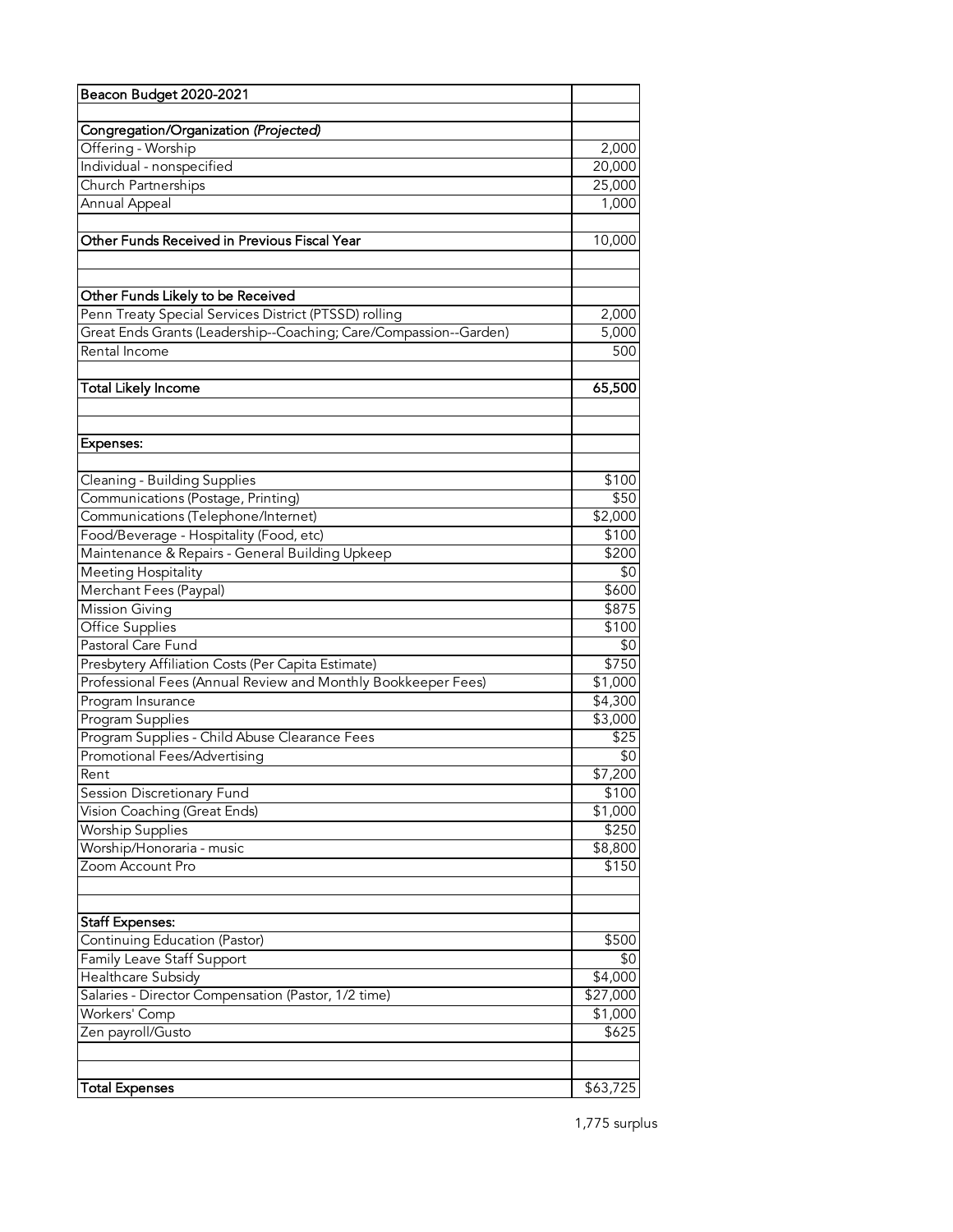#### MEMORANDUM OF UNDERSTANDING

#### *between*

#### THE BEACON SESSION

*and*

# THE REV. REBECCA BLAKE

For the program year stretching from Oct. 1, 2020, through Sept. 30, 2021, the Session expects that Rev. Blake will serve as Pastor and Director of Beacon, working half time (20 hours/week) with responsibilities including:

# Community Care

- Providing care for people in the worshiping community, people in the secular programs, and people in the neighborhood who are not part of the programs.
- Praying for the work of Beacon, the members of the worshiping community, the participants in other programs, and the neighborhood.
- Developing and maintaining positive relationships with people in the neighborhood.

# Programming

• Providing supervisory support for community programming, ensuring they are implemented effectively and efficiently;

# Worship and Christian Education

- Planning and leading regular worship with the worship team, preaching regularly, administering the sacraments and/or arranging for their administration, and seeking out ways to incorporate the visual and experiential arts on a regular basis;
- Overseeing the provision of theological learning for adults and children.

# Staff Supervision

- Supervising and supporting pastoral resident, student pastor(s), lay liturgists, and worship leaders.
- Maintaining certification as field education supervisor;
- Recruiting field education students for the following year and summer;

# **Executive**

- Overseeing day to day operations;
- Participating in continuing education that benefits the life and work of Beacon;
- Casting a vision for Beacon as a whole and as a faith community space. Working with the session to re-evaluate vision and mission, especially in light of Covid19.
- Creating and monitoring Beacon's budget and overseeing Beacon's finances alongside our volunteer financial team.

### Communications and Infrastructure

- Creating, developing, and maintaining a comprehensive communications strategy, including but not limited to: maintaining Beacon's website, supervising the production and distribution of regular newsletters based on community and liturgical rhythms, digital updates, annual reports, promotional material for Beacon's initiatives, developing a clear visual brand communicated via print, digital, and building/program aesthetic.
- Maintaining a positive and productive relationship with the session, including attending and moderating meetings of the session, providing the session with full and accurate reports, and keeping in communication with the elders in between meetings as needed.